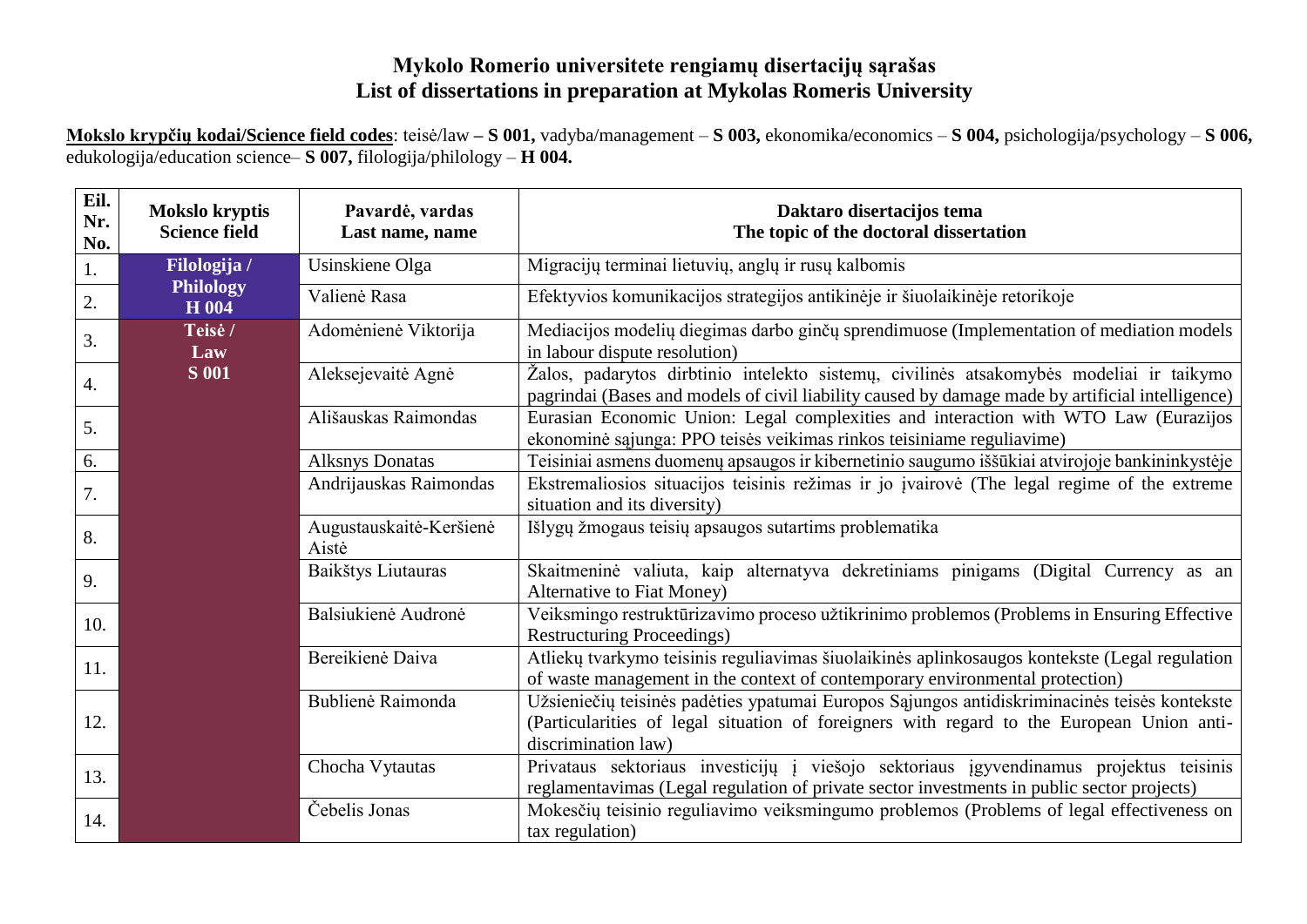| Eil.<br>Nr.<br>No. | <b>Mokslo kryptis</b><br><b>Science field</b> | Pavardė, vardas<br>Last name, name | Daktaro disertacijos tema<br>The topic of the doctoral dissertation                                                                                                                                                                                                                                                                                                                                                                                   |
|--------------------|-----------------------------------------------|------------------------------------|-------------------------------------------------------------------------------------------------------------------------------------------------------------------------------------------------------------------------------------------------------------------------------------------------------------------------------------------------------------------------------------------------------------------------------------------------------|
| 15.                |                                               | Česnaitytė Greta                   | Po mišrių komunalinių atliekų apdorojimo gaunamų žaliavų tapimo produktais teisinio<br>reglamentavimo ypatumai ir problemos (After mixed municipal waste treatment received raw<br>materials becoming as products legal regulation problems and peculiarities)                                                                                                                                                                                        |
| 16.                |                                               | Delekaitė Simona                   | Konkurencijos teisės normų taikymas farmacijos sektoriuje (vaistų patentams) (Application of<br>competition law in the pharmaceutical sector (patents on medical products))                                                                                                                                                                                                                                                                           |
| 17.                |                                               | Dementavičienė Simona              | Visuomenės atstovai Europos Sąjungos valstybių teismų sudėtyse ir šio instituto pritaikymas<br>Lietuvos teisingumo vykdymo sistemoje aukščiausiosios ir (ar) ordinarinės teisės lygmeniu<br>(The representatives of the society in the composition of the courts of the European Union<br>member states and application of this institute in the system of administration of justice of<br>Lithuania at the level of the supreme and/or ordinary law) |
| 18.                |                                               | Dumbrytė-Ožiūnienė<br>Monika       | Teisė į teisingą teismą administraciniame procese: tarptautiniuose žmogaus teisių<br>taikymo problematika<br>Lietuvos<br>dokumentuose itvirtintu<br>standartų<br>Respublikos<br>administraciniame procese (Right to a fair trial in administrative proceedings: problematic<br>aspects of implementing international human rights standards in administrative proceedings of<br>the republic of Lithuania)                                            |
| 19.                |                                               | Fatmi Anyssa                       | The implementation of EU climate law: balancing its scope of (inter)action on the coherence<br>and consistency of EU legal framework                                                                                                                                                                                                                                                                                                                  |
| 20.                |                                               | Fernandez Montojo<br>Salomėja      | Reprodukcinės teisės: teoriniai ir praktiniai aspektai (Reproductive rights: theoretical and<br>practical aspects)                                                                                                                                                                                                                                                                                                                                    |
| 21.                |                                               | Gennari Francesca                  | Internet of things (law): legal liability in connection with IoE devices in the home                                                                                                                                                                                                                                                                                                                                                                  |
| 22.                |                                               | Globytė Rūta                       | Darbo/veiklos platformos ir darbo garantijos jose dirbantiesiems (Work/Activity Platforms and<br>Job Guarantees for Those Working on Them)                                                                                                                                                                                                                                                                                                            |
| 23.                |                                               | Gora Agnieszka                     | <b>Liability of Mediator</b>                                                                                                                                                                                                                                                                                                                                                                                                                          |
| 24.                |                                               | Gorbun Olesia                      | The Influence of Crimean Occupation on Effective Dispute Resolution under the 1982 United<br>Nations Convention on the Law of the Sea                                                                                                                                                                                                                                                                                                                 |
| 25.                |                                               | <b>Grendelis Paulius</b>           | Konkurencijos teisės ir intelektinės nuosavybės teisinio santykio balansas technologijų rinkoje<br>(Competition law and intellectual property legal relationship balance in technology market)                                                                                                                                                                                                                                                        |
| 26.                |                                               | Grigaitis Denas                    | Jurisdikcijų kolizijos sprendimas bei taikytinos teisės nustatymas Europos Sąjungoje<br>inicijuojamose bylose, susijusiose su blokų grandinės technologija (Collisions of jurisdictions<br>and applicable law in blockchain related disputes from the perspective of European Union)                                                                                                                                                                  |
| 27.                |                                               | Grigonienė Rasa                    | Darbuotojų teisių apsauga taikant informacines technologijas darbe (Application of information<br>technologies for protecting employee rights)                                                                                                                                                                                                                                                                                                        |
| 28.                |                                               | Intė Odeta                         | Mediacijos tarpvalstybiniuose šeimos ginčuose taikymo ypatumai                                                                                                                                                                                                                                                                                                                                                                                        |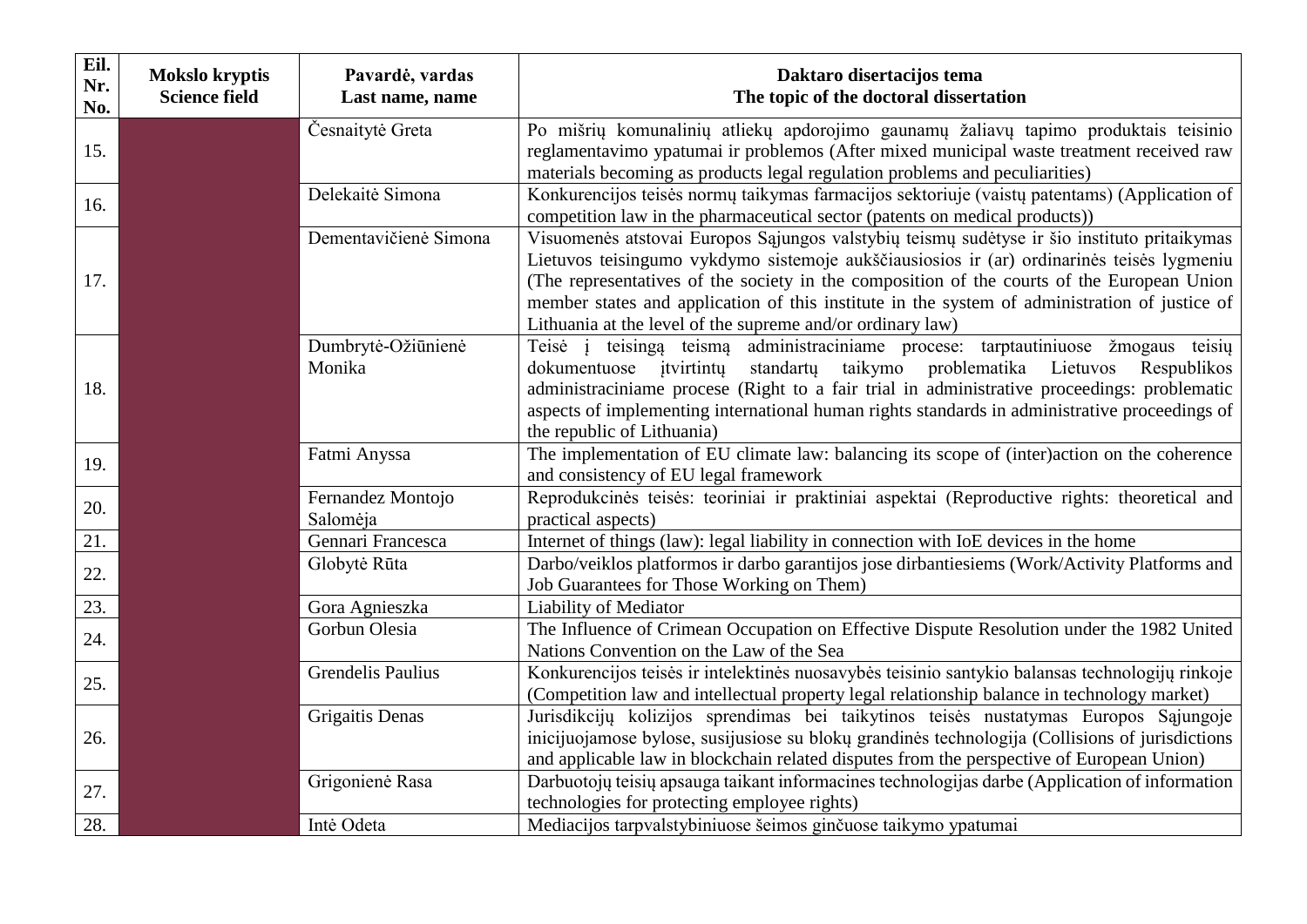| Eil.<br>Nr.<br>No. | <b>Mokslo kryptis</b><br><b>Science field</b> | Pavardė, vardas<br>Last name, name | Daktaro disertacijos tema<br>The topic of the doctoral dissertation                                                                                                                                                                                                                                                                      |
|--------------------|-----------------------------------------------|------------------------------------|------------------------------------------------------------------------------------------------------------------------------------------------------------------------------------------------------------------------------------------------------------------------------------------------------------------------------------------|
| 29.                |                                               | Ivašauskaitė Ilona                 | Neteisėtai esančių užsieniečių grąžinimo teisinio reguliavimo problemos (Problems of the legal<br>regulation of illegally staying foreigners' return)                                                                                                                                                                                    |
| 30.                |                                               | Jablonskis Martynas                | Oligopoly Problem: Game Theory Perspective (Oligopolijos problema žaidimų teorijos<br>požiūriu)                                                                                                                                                                                                                                          |
| 31.                |                                               | Karasov Sergii                     | Gray Zone Conflicts and hybrid threats arising from military activities in occupied waters: the<br>problems of applicability and effectiveness of International law of the Sea and the Law of Naval<br>Warfare                                                                                                                           |
| 32.                |                                               | Kirkutis Mykolas                   | Viešosios tvarkos, kaip teismų sprendimų tarpvalstybinėse civilinėse bylose nepripažinimo,<br>išlygos ir teisės į teisingą teismą veiksmingumo suderinamumo problemos (Problems of<br>compatibility between public policy as a non-recognition clause in cross-border civil cases and<br>the effectiveness of the right to a fair trial) |
| 33.                |                                               | Kiršys Deividas                    | Bepiločių orlaivių (dronų) valdymo, naudojimo ir disponavimo problemos privatiniuose<br>teisiniuose santykiuose (Problems associated with managing, using and disposing of drones in<br>private legal relationships)                                                                                                                     |
| 34.                |                                               | Komziuk Anna                       | Implementation of European Principles of Good Administration in Ukraine (Gero<br>administravimo principo įgyvendinimas Ukrainoje Europos kontekste)                                                                                                                                                                                      |
| 35.                |                                               | Langys Egidijus                    | Mediacijos taikymas sveikatos priežiūros įstaigų ir pacientų ginčuose                                                                                                                                                                                                                                                                    |
| 36.                |                                               | Lauschke Hans                      | Rights and Social Guarantees for Freelance Workers - Status Quo and Developments of Legal<br>Instruments in Lithuania in Comparison with Other European Countries                                                                                                                                                                        |
| 37.                |                                               | Lavišius Tomas                     | Legal Preconditions of Social Entrepreneurship in the European Union (Socialinio verslo<br>teisinės prielaidos Europos Sąjungoje)                                                                                                                                                                                                        |
| 38.                |                                               | Leonas Laimonas                    | Institucinės mediacijos sąrangos Lietuvoje disfunkcijos                                                                                                                                                                                                                                                                                  |
| 39.                |                                               | Liauksminas Arnas                  | Žmogaus teisių apsaugos versle teisiniai aspektai (Legal aspects of human rights protection in<br>business)                                                                                                                                                                                                                              |
| 40.                |                                               | Lukošius Liutauras                 | Baudžiamoji atsakomybė už apgaulingą apskaitos tvarkymą (Criminal liability for fraudulent<br>accounting)                                                                                                                                                                                                                                |
| 41.                |                                               | Marcinkevičius<br>Algimantas       | Gamintojo civilinė atsakomybė už nežinomas rizikas (Producer's civil liability for unknown<br>risks)                                                                                                                                                                                                                                     |
| 42.                |                                               | Maksymiv Mariana                   | The Scope of EU Regulatory Policy Regarding Climate Change: Case of Maritime Emissions                                                                                                                                                                                                                                                   |
| 43.                |                                               | Markevičius Edgaras                | Privatumo apsaugos elektroninėje erdvėje problemos skirtingų teisinių sistemų sąveikoje<br>(Problems of cyberspace privacy protection in interaction of different legal systems)                                                                                                                                                         |
| 44.                |                                               | <b>Marozas Tomas</b>               | Jus ad bellum ir jus in bello kosmoso erdvėje teisinis reguliavimas ir taikymas (Application of<br>jus ad bellum and jus in bello in outer space)                                                                                                                                                                                        |
| 45.                |                                               | Mickevičiūtė Neringa               | Asmens ir valstybės saugumas naujų technologijų amžiuje                                                                                                                                                                                                                                                                                  |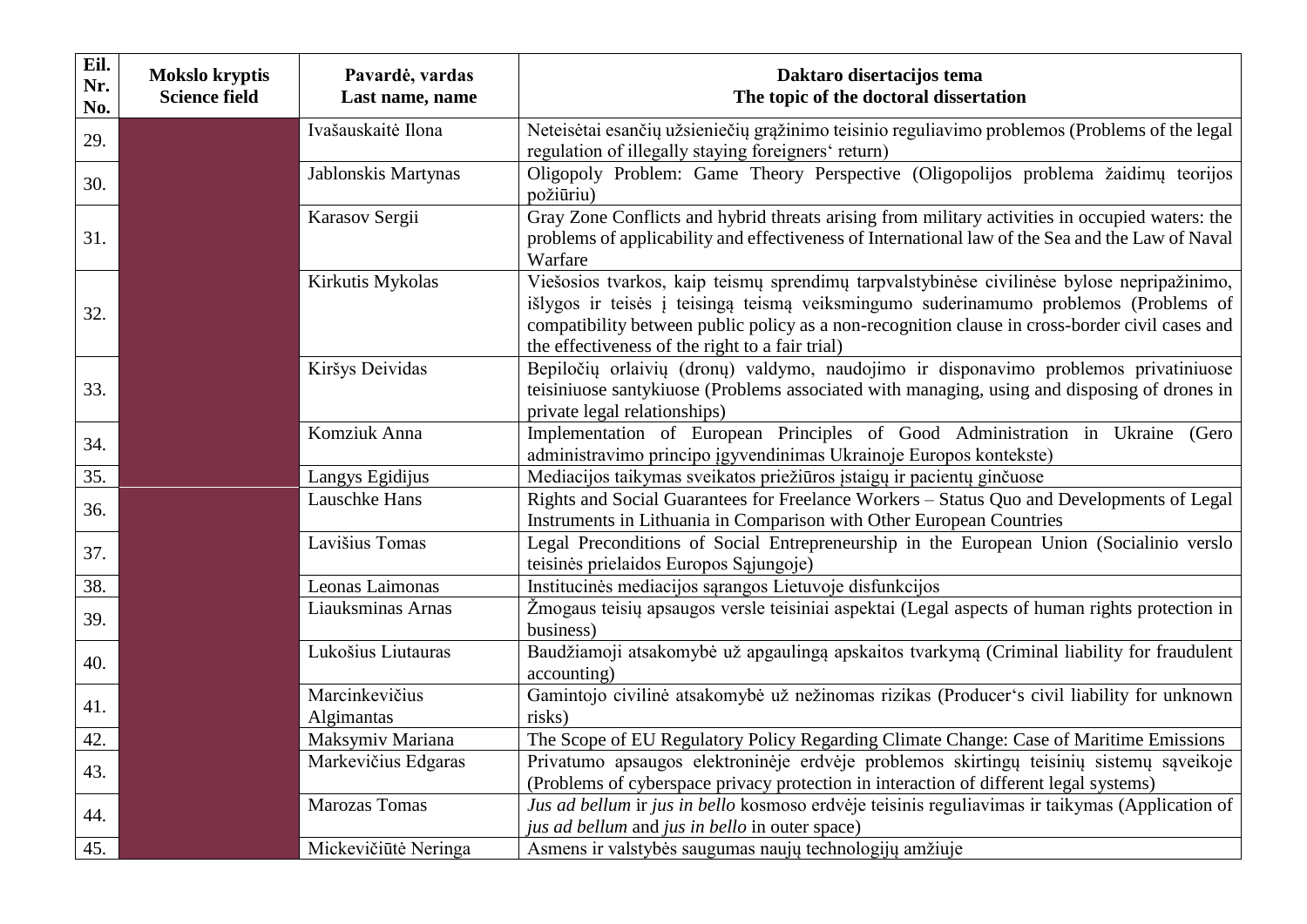| Eil.<br>Nr.<br>No. | <b>Mokslo kryptis</b><br><b>Science field</b> | Pavardė, vardas<br>Last name, name   | Daktaro disertacijos tema<br>The topic of the doctoral dissertation                                                                                                                                                                                                                                                                                                                                |
|--------------------|-----------------------------------------------|--------------------------------------|----------------------------------------------------------------------------------------------------------------------------------------------------------------------------------------------------------------------------------------------------------------------------------------------------------------------------------------------------------------------------------------------------|
| 46.                |                                               | Mickus Pranas Mykolas                | Bendrosios kompetencijos teismo funkcijų sąveikos su mediacijos ir arbitražo, kaip alternatyvių<br>ginčų sprendimo būdų, procesais ribos civiliniuose ginčuose (Boundaries of interaction of<br>functions of general competence court with processes of mediation and arbitration as mean for<br>alternative dispute resolution in civil disputes)                                                 |
| 47.                |                                               | Mikalajūnas Evaldas                  | Virtualiosios kripto valiutos kaip atsiskaitymo priemonės privačiuose sandoriuose reguliavimo<br>modelis                                                                                                                                                                                                                                                                                           |
| 48.                |                                               | Mikalauskaitė-Šostakienė<br>Kristina | Teritorijų planavimo teisinio reguliavimo disfunkcijos (The dysfunction of legal regulation in<br>territory planning)                                                                                                                                                                                                                                                                              |
| 49.                |                                               | Miliukas Eugenijus                   | Crowdfunding regulation: balance of interests (Sutelktinio finansavimo reguliavimas: interesu<br>balansas)                                                                                                                                                                                                                                                                                         |
| 50.                |                                               | Milius Vaidas                        | Mediacijos taikymo administracinėje justicijoje teoriniai ir praktiniai aspektai (The theoretical<br>and practical aspects of the application of mediation in administrative justice)                                                                                                                                                                                                              |
| 51.                |                                               | Mogenytė Vilija                      | Viešojo intereso gynimas juridinių asmenų bankroto bylose (Protection of public interest in<br>legal entity bankruptcy cases)                                                                                                                                                                                                                                                                      |
| 52.                |                                               | Morozienė Sonata                     | Irodinėjimo Lietuvos baudžiamajame procese problematika Europos Sąjungos baudžiamosios<br>justicijos kontekste                                                                                                                                                                                                                                                                                     |
| 53.                |                                               | Motuzienė Inga                       | Tarptautinė monetarinė teisė ir finansinių krizių valdymas (International monetary law and<br>management of financial crisis)                                                                                                                                                                                                                                                                      |
| 54.                |                                               | Ožiūnas Giedrius                     | Jurisdikcijos nustatymo turtiniuose ginčuose, kylančiuose iš sutarties ar delikto (kvazi-delikto),<br>pagal Lietuvos Respublikos ir Europos Sąjungos teisinį reguliavimą problematika<br>(Determination of jurisdiction problems in disputes arising from contracts or delicts (quasi-<br>delicts) in accordance with the legal regulation of the Republic of Lithuania and the European<br>Union) |
| 55.                |                                               | Pakamanis Mantas                     | Arbitražo ginčo šalių teisių ir teisėtų interesų užtikrinimas Lietuvos Respublikos teritorijoje<br>vykstančiame arbitraže (Ensuring the rights and legitimate interests of parties to arbitration<br>seated in the Republic of Lithuania)                                                                                                                                                          |
| 56.                |                                               | Paškevičienė Kristina                | Non bis in idem principas ir jo taikymas baudžiamojoje justicijoje (The non bis in idem principle<br>and its application in criminal justice)                                                                                                                                                                                                                                                      |
| 57.                |                                               | Petkutė Greta                        | Asmens duomenų apsaugos ir konkurencijos teisės santykis skaitmenizacijos eroje (The<br>Relationship between Data Protection and Competition Law in the Era of Digitalization)                                                                                                                                                                                                                     |
| 58.                |                                               | Petrikas Arnas                       | Juridinių asmenų jungimas ir skaidymas                                                                                                                                                                                                                                                                                                                                                             |
| 59.                |                                               | Pokhodun Yuliia                      | Aligning the Interests in International Commercial Agency from the Perspectives of Civil Law<br>and Common Law (Interesų užtikrinimas tarptautiniuose komercinio atstovavimo santykiuose<br>iš civilinės teisės ir bendrosios teisės perspektyvos)                                                                                                                                                 |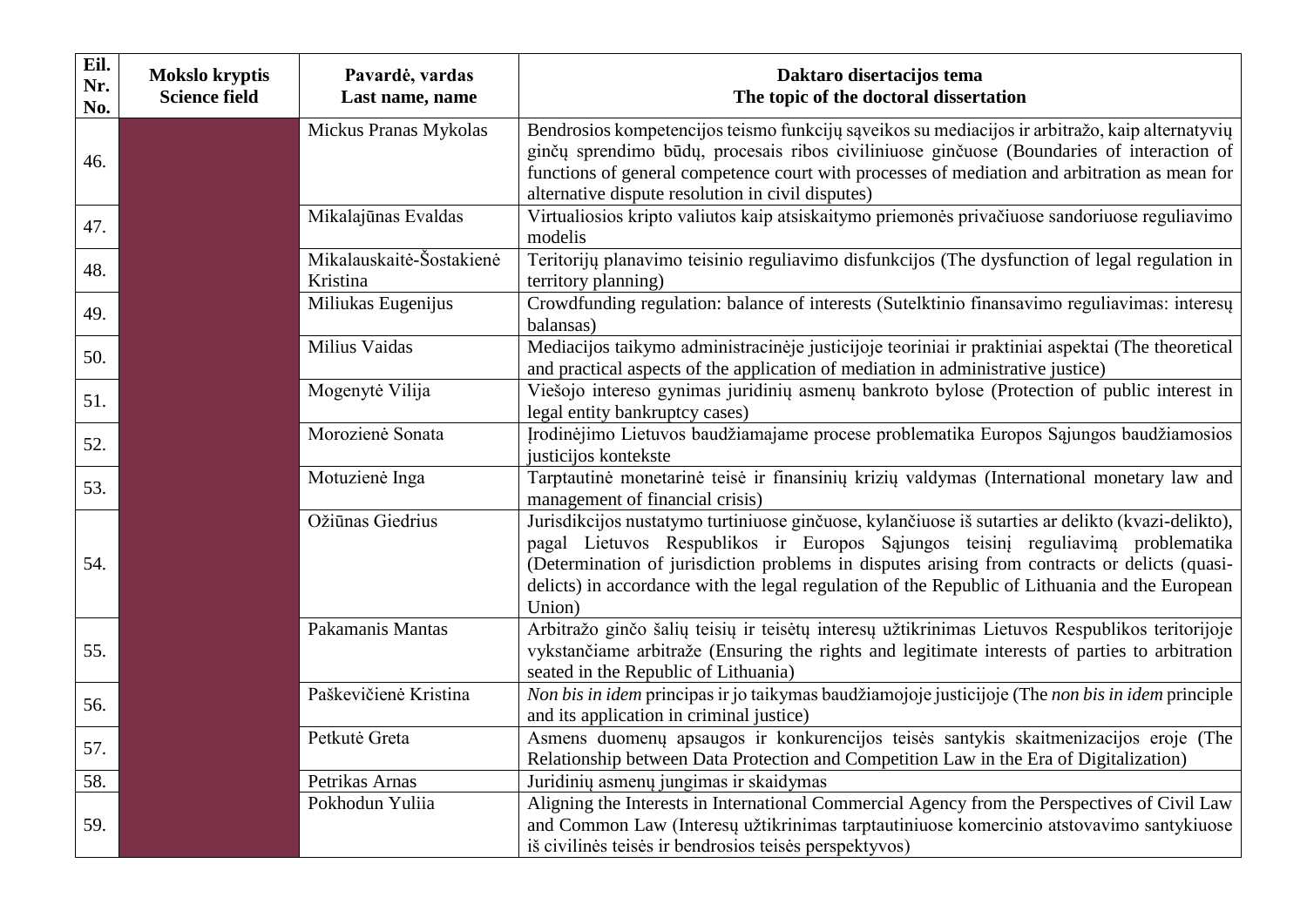| Eil.<br>Nr.<br>No. | Mokslo kryptis<br><b>Science field</b> | Pavardė, vardas<br>Last name, name | Daktaro disertacijos tema<br>The topic of the doctoral dissertation                                                                                                                                                                                                                                    |
|--------------------|----------------------------------------|------------------------------------|--------------------------------------------------------------------------------------------------------------------------------------------------------------------------------------------------------------------------------------------------------------------------------------------------------|
| 60.                |                                        | Schmitz Filho Ricardo<br>Sergio    | New Nexus Rules for the Allocation of Taxable Profits Between Multinational Corporate<br>Group's Entities in a Global and Digital Economy: the EU Context                                                                                                                                              |
| 61.                |                                        | Seniutienė Danguolė                | Migracijos procesų reguliavimas visuomenės saugumo užtikrinimo kontekste (Regulation of<br>migration processes in the context of public security)                                                                                                                                                      |
| 62.                |                                        | Shcherbyna Yevhen                  | Smart contracts on blockchain as pre-commitment devices. The issues of legal framework<br>(Išmaniosios sutartys panaudojant blokų grandinės technologiją kaip išankstinių įsipareigojimų<br>įtvirtinimo priemonė. Teisinio reguliavimo klausimai)                                                      |
| 63.                |                                        | Slobodenuka Anastasija             | Anti-money laundering and terrorist financing issues in the provision of remote financial<br>services                                                                                                                                                                                                  |
| 64.                |                                        | Speičys Ovidijus                   | Investor-State Dispute Settlement after the Termination of intra-European Union Bilateral<br><b>Investment Treaties</b>                                                                                                                                                                                |
| 65.                |                                        | Stankevičius Andrius               | Interesų grupių lobistinė veikla ir teisėkūra komunalinių atliekų tvarkymo sektoriuje (Interest<br>groups lobbying and legislation in the municipal waste sector)                                                                                                                                      |
| 66.                |                                        | Statkienė Erika                    | Elektros ir elektroninės įrangos atliekų prevencijos, perdirbimo, panaudojimo ir šalinimo<br>teisinio reguliavimo iššūkiai globalizacijos sąlygomis (The globalization challenges of legal<br>regulation in the field of electrical and electronic waste prevention, recycling, usage and<br>disposal) |
| 67.                |                                        | Steponavičienė Ingrida             | Valdymo įmonių teisinis reguliavimas Lietuvoje: iššūkis teisinio tikrumo principui (Legal<br>regulation of holding companies in Lithuania: a challenge for the principle of legal certainty)                                                                                                           |
| 68.                |                                        | Stolper Inesa                      | The concept of e-justice from the perspective of the right to a fair trial                                                                                                                                                                                                                             |
| 69.                |                                        | Strunkienė Ieva                    | Fizinių asmenų nemokumo teisiniai aspektai (Legal relationships of individuals' insolvency)                                                                                                                                                                                                            |
| 70.                |                                        | <b>Stundys Tomas</b>               | Research of legal regulation models of corporate groups. Problems of application of civil<br>liability                                                                                                                                                                                                 |
| 71.                |                                        | Šakalienė Dovilė                   | Kriminalinės žvalgybos duomenų legitimumo problema baudžiamajame procese (The issue of<br>the legality of criminal intelligences data in criminal process)                                                                                                                                             |
| 72.                |                                        | Šavelskis Mykolas                  | Europos Sąjungos migracijos teisės perkėlimas ir įgyvendinimas Lietuvoje: teisinė ir politinė<br>analizė (Transposition and implementation of EU migration law in Lithuania: legal and political<br>analysis)                                                                                          |
| 73.                |                                        | Šepetys Tomas Linas                | Europos Sąjungos išimtinių autorių teisių reguliavimas (Regulation of exclusive copyrights in<br>the European Union)                                                                                                                                                                                   |
| 74.                |                                        | Šikšnys Karolis                    | Dirbtinio intelekto reguliavimas duomenų ekonomikos sąlygomis (Regulation of Artificial<br>Intelligence in the Context of Data Economy)                                                                                                                                                                |
| 75.                |                                        | Šimanskis Karolis                  | Perkančiųjų organizacijų civilinės atsakomybės ikisutartiniuose santykiuose probleminiai<br>aspektai                                                                                                                                                                                                   |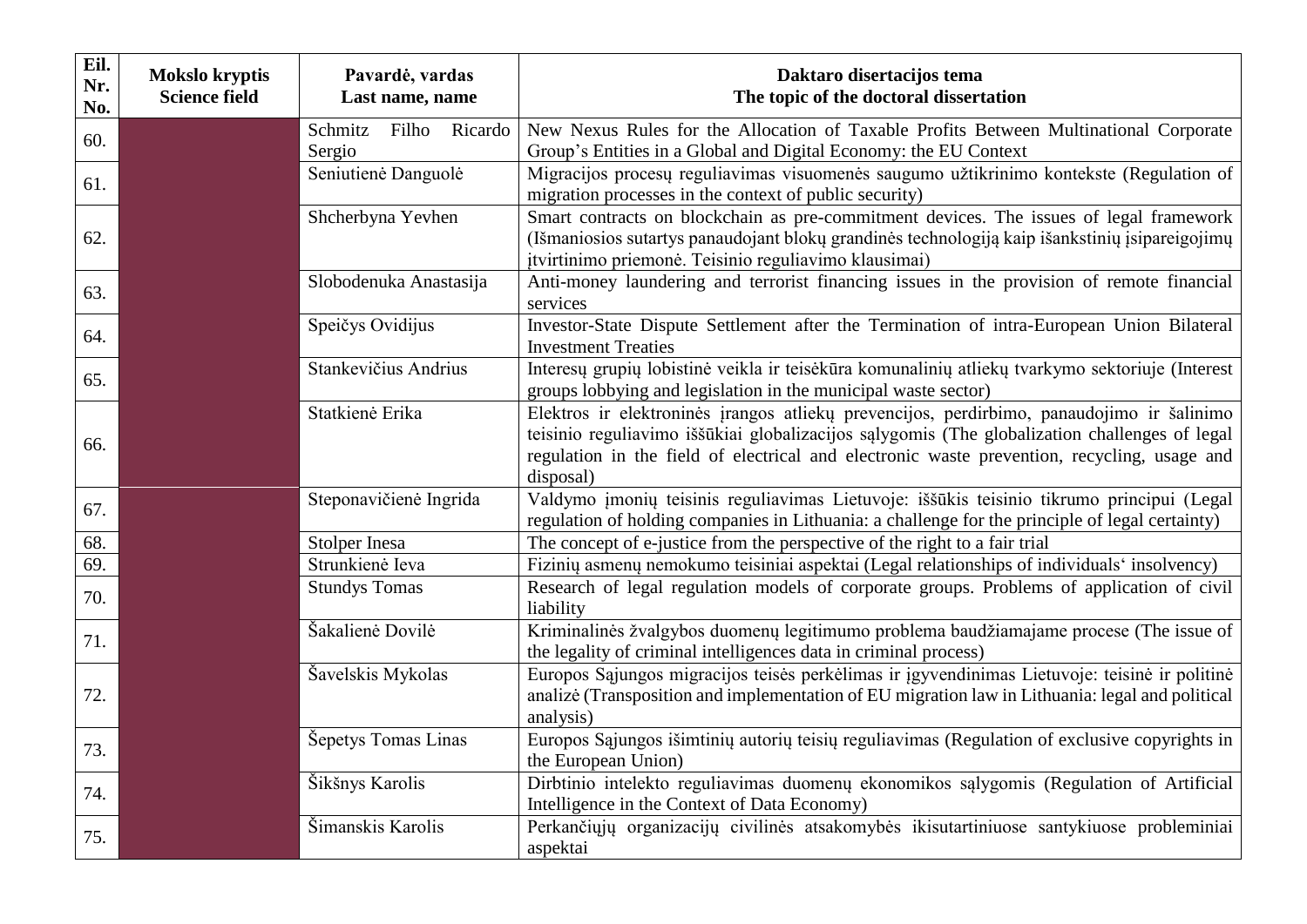| Eil.<br>Nr.<br>No. | <b>Mokslo kryptis</b><br><b>Science field</b> | Pavardė, vardas<br>Last name, name | Daktaro disertacijos tema<br>The topic of the doctoral dissertation                                                                                                                                                                                                                             |
|--------------------|-----------------------------------------------|------------------------------------|-------------------------------------------------------------------------------------------------------------------------------------------------------------------------------------------------------------------------------------------------------------------------------------------------|
| 76.                |                                               | Tanase Alexandru                   | Constitutional Identity and the State's Legal Order                                                                                                                                                                                                                                             |
| 77.                |                                               | Treigė Milda                       | Kai kurie valstybės kaip įstatymų leidėjo atsakomybės pagal nacionalinę ir tarptautinę<br>investicijų teisę aspektai                                                                                                                                                                            |
| 78.                |                                               | Trukšnytė Gintarė                  | Verslo etika ir jos įtaka verslo teisiniams santykiams (Business ethics. The influence on<br>business law relations)                                                                                                                                                                            |
| 79.                |                                               | Vaidilaitė Greta                   | Imperatyvių teisės normų pasikeitimo įtaka sutarčių vykdymui (Impact of change of imperative<br>legal regulation for the enforcement of contractual obligations)                                                                                                                                |
| 80.                |                                               | Valančius Tadas                    | Apeliacinė instancija Lietuvos Respublikos teismų sistemoje (Appeal body of the judicial<br>system of the Republic of Lithuania)                                                                                                                                                                |
| 81.                |                                               | Vasiliauskas Liutauras             | Darbuotojų finansinis dalyvavimas įmonės veikloje (valdyme)<br>(Employee financial)<br>participation in the company activities (management))                                                                                                                                                    |
| 82.                |                                               | Vasylchenko Yevhenii               | International Arbitration for Construction Disputes (Tarptautinis arbitražas statybos ginčams)                                                                                                                                                                                                  |
| 83.                |                                               | Večerskytė Juta                    | Aukštųjų valstybės pareigūnų pašalinimas iš pareigų: lyginamoji analizė ir optimalaus modelio<br>paieška (Removal from office of high state officials: a comparative analysis and search for an<br>optimum model)                                                                               |
| 84.                |                                               | Venckuvienė Irma                   | Kovos su manipuliavimu sporto varžybomis patirtis Europoje ir Lietuvoje: teoriniai,<br>lyginamieji teisiniai ir kriminologiniai aspektai (Experience in combating manipulation of<br>sports competitions in Europe and Lithuania: theoretical, comparative legal and criminological<br>aspects) |
| 85.                |                                               | Venskus Marius                     | Kanoninė santuoka Lietuvos teisės sistemoje (The Canonical Marriage in the Lithuanian Legal<br>System)                                                                                                                                                                                          |
| 86.                |                                               | Venskutė Simona                    | Neapykantos nusikaltimai ir neapykantos kalba: baudžiamieji teisiniai ir kriminologiniai<br>aspektai (Hate Crimes and Hate Speech: Criminal Legal and Criminological Aspects)                                                                                                                   |
| 87.                |                                               | Vėgėlytė Elena                     | International taxation of multi-sided platforms (Daugiašalių platformų tarptautinis<br>apmokestinimas)                                                                                                                                                                                          |
| 88.                |                                               | <b>Vilys Linas</b>                 | Darbo santykių lankstumo ir saugumo pusiausvyros vertybinės prielaidos bei tinkama socialinė<br>apsauga                                                                                                                                                                                         |
| 89.                |                                               | Virbickaitė Neringa                | Ginčų dėl Europos Sąjungos paramos skyrimo nagrinėjimo problematika (Issues related to the<br>resolution of disputes arising in the process of the allocation of European Union funds)                                                                                                          |
| 90.                |                                               | Višinskytė Dalia                   | Indirect expropriation in investor-State arbitration (Netiesioginė ekspropriacija investuotojo-<br>valstybės arbitraže)                                                                                                                                                                         |
| 91.                |                                               | Zamarytė-Sakavičienė<br>Kristina   | Vaistinių preparatų kūrimo ir išleidimo į rinką teisinis reguliavimas Lietuvoje                                                                                                                                                                                                                 |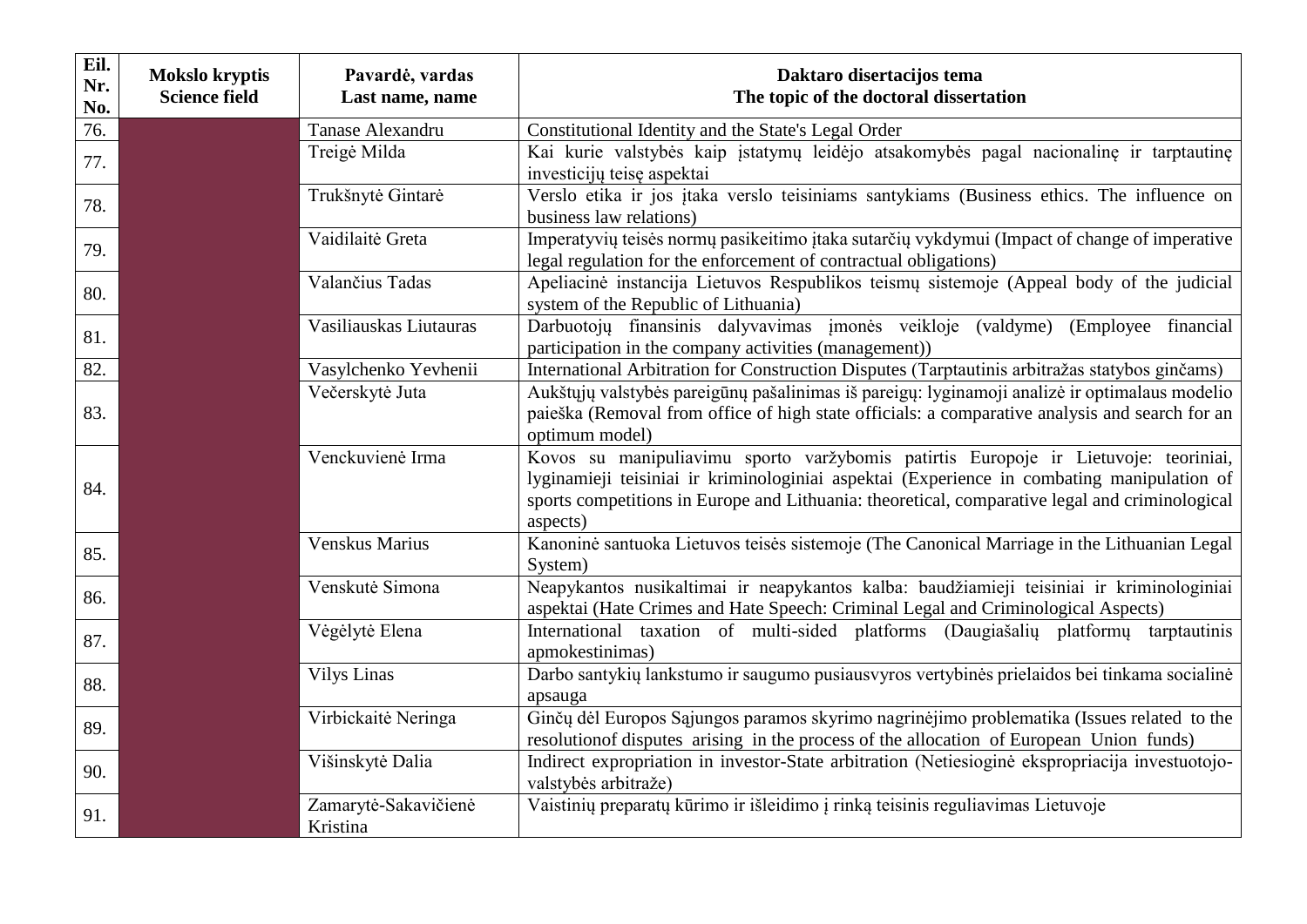| Eil.<br>Nr.<br>No. | <b>Mokslo kryptis</b><br><b>Science field</b> | Pavardė, vardas<br>Last name, name   | Daktaro disertacijos tema<br>The topic of the doctoral dissertation                                                                                                                                                                     |
|--------------------|-----------------------------------------------|--------------------------------------|-----------------------------------------------------------------------------------------------------------------------------------------------------------------------------------------------------------------------------------------|
| 92.                |                                               | Zyrianovaitė Evita                   | Išplėstinis turto konfiskavimas baudžiamojoje teisėje: legitimumo ir proporcingumo<br>problematika (The Issue of the Legitimacy and Proportionality of Extended Confiscation of<br>Property in Criminal Law)                            |
| 93.                |                                               | Žentelytė Ieva                       | Intensyvi priežiūra kitų kardomųjų priemonių sistemoje: žmogaus teisių ginties iššūkiai ir<br>perspektyvos (Electronic monitoring in the system of other coercive measures: the challenges<br>of human rights defence and perspectives) |
| 94.                |                                               | Žilinskienė Leda                     | Komunalinių atliekų tvarkymo teisinis reglamentavimas: lyginamieji ir praktiniai aspektai<br>(Legal regulation of municipal waste management: comparative and practical aspects)                                                        |
| 95.                | Vadyba /<br><b>Management</b>                 | Andrulevičius Antanas                | Kriptovaliutų kaip griaunančių technologijų adaptavimo e. verslo sprendimams modelis ir jo<br>vertinimas                                                                                                                                |
| 96.                | <b>S</b> 003                                  | Baranauskas Gedas                    | Organizacijų vadybos sistemų ir procesų suderinimas bei tobulinimas, pritaikant hibridinius<br>metodus ir masinių paslaugų individualizavimo koncepciją                                                                                 |
| 97.                |                                               | Bortnikas Aleksandras                | Žmogiškųjų išteklių valdymo modernizavimas Lietuvos paslaugų sektoriuje                                                                                                                                                                 |
| 98.                |                                               | Davidavičius Sigitas                 | Verslo organizacijų interneto svetainių lankytojų srauto modeliavimas rinkodaros tikslais                                                                                                                                               |
| 99.                |                                               | Gardziulevičienė Laura               | Socialinių paslaugų sistemos valdymo pokyčių poreikis vaikus su negalia auginančių šeimų<br>gyvenimo kokybei                                                                                                                            |
| 100.               |                                               | Gasiūnaitė-Binkienė<br>Mantė         | Aukštojo mokslo studijų kokybės užtikrinimas: Lietuvoje studijas baigusių užsienio studentų<br>karjera                                                                                                                                  |
| 101.               |                                               | Gečienė Jolita                       | Organizacijų atsparumo vertinimas Lietuvos regionų socialinio tvarumo kontekste                                                                                                                                                         |
| 102.               |                                               | Gobikas Mindaugas                    | Socialinio dialogo raiška sporto sektoriuje viešojo ir privataus intereso kontekste                                                                                                                                                     |
| 103.               |                                               | Kojelytė-Čepurnienė Ilona            | Žmogiškųjų išteklių valdymo plėtros galimybės Lietuvos viešojo sektoriaus organizacijose<br>(komandinio darbo analizė)                                                                                                                  |
| 104.               |                                               | Kriaučiūnaitė-Lazauskienė<br>Gintarė | Reklamos simbolių poveikis vartotojui tarpkultūriniame kontekste                                                                                                                                                                        |
| 105.               |                                               | Kudukytė-Gasperė Renata              | Efektyvių integruotų sveikatos priežiūros ir socialinių paslaugų organizavimo ir teikimo<br>modelių kūrimas ir tobulinimas                                                                                                              |
| 106.               |                                               | Lasytė Gita                          | Suinteresuotųjų šalių įtrauktis švietimo valdyme                                                                                                                                                                                        |
| 107.               |                                               | Lelešienė Lina                       | Kibernetinio saugumo valdymo modelio e. sveikatos sistemos tobulinimui vertinimas                                                                                                                                                       |
| 108.               |                                               | Lima Valenca Pinto Luis<br>Miguel    | Capacity Matrices Framework for a Stakeholder Global Analysis of Urban Green and Blue<br>Infrastructures                                                                                                                                |
| 109.               |                                               | Masevič Jolita                       | Viešojo sektoriaus sveikatos priežiūros paslaugų kokybės modernizavimas (odontologinių<br>priežiūros paslaugų vaikams atvejis)                                                                                                          |
| 110.               |                                               | Narkūnienė Ramutė                    | Lietuvos turizmo įmonių strateginio valdymo ypatumai konkurencinės aplinkos sąlygomis                                                                                                                                                   |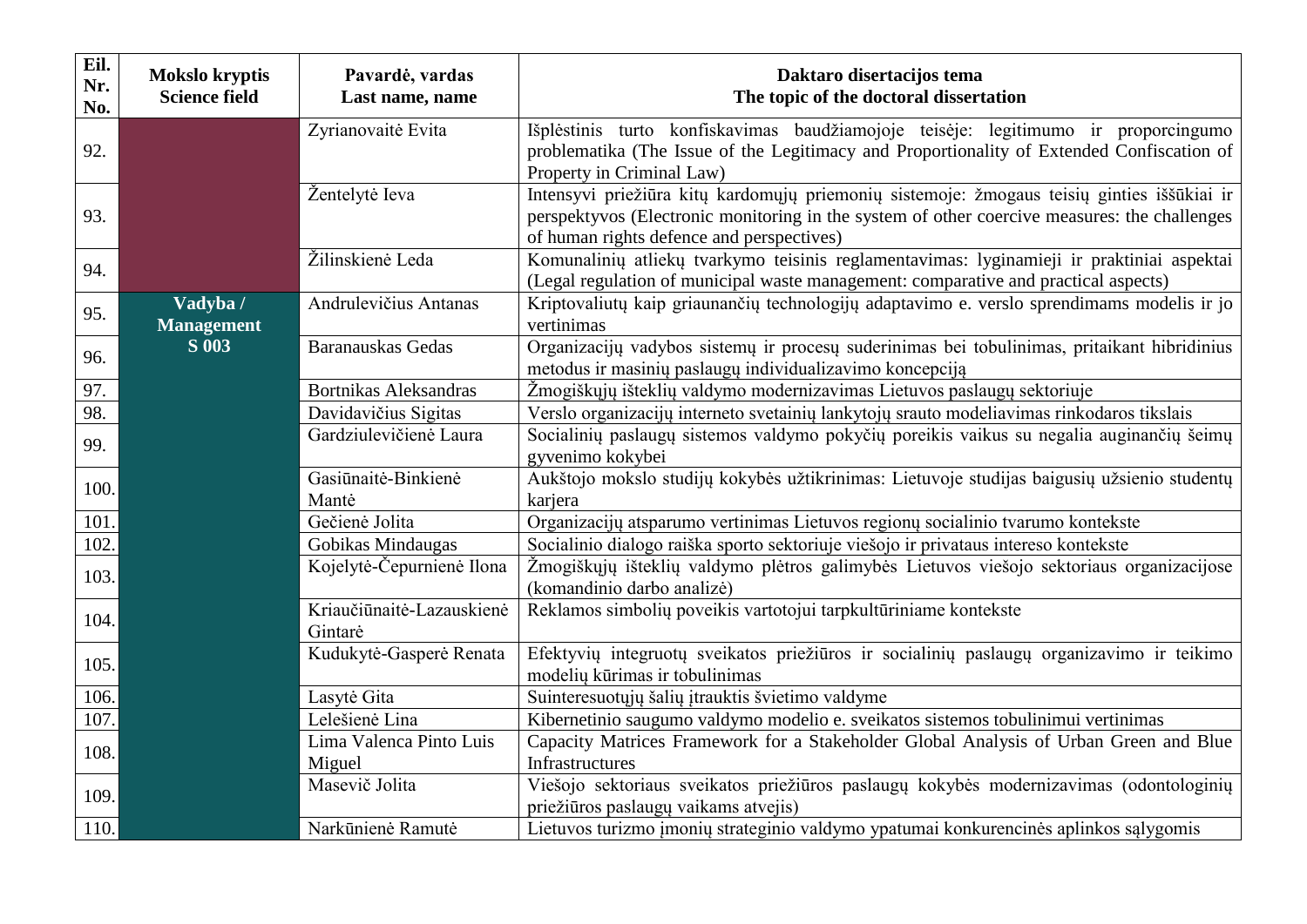| Eil.<br>Nr.<br>No. | <b>Mokslo kryptis</b><br><b>Science field</b> | Pavardė, vardas<br>Last name, name | Daktaro disertacijos tema<br>The topic of the doctoral dissertation                                                                                                                                 |
|--------------------|-----------------------------------------------|------------------------------------|-----------------------------------------------------------------------------------------------------------------------------------------------------------------------------------------------------|
| 111.               |                                               | Ogurcova Ilona                     | Veiksmingų integruotų ir vertę pacientui kuriančių socialinės ir sveikatos priežiūros sistemos<br>vadybos modelių kūrimas ir tobulinimas pacientų reabilitacijoje                                   |
| 112.               |                                               | Oliškevičienė Ugnė                 | Elektroninių duomenų saugaus valdymo priemonių modelio kūrimas ir vertinimas                                                                                                                        |
| 113.               |                                               | Pukinaitė Vaida                    | Sveikatos politikos Lietuvoje veiksmingumo vertinimas: palaikymo koalicijų dalyvavimo<br>sveikatos politikos procese reikšmė                                                                        |
| 114.               |                                               | Puksas Andrius                     | Koprodukcijos taikymo galimybės kuriant viešąją vertę: ES šalių lyginamoji analizė                                                                                                                  |
| 115.               |                                               | Ramašauskaitė Ornela               | Collaboration among stakeholders for fighting fake news in digital media environment<br>(Suinteresuotųjų pusių bendradarbiavimas kovojant su netikromis žiniomis skaitmeninėje<br>medijų aplinkoje) |
| 116.               |                                               | Rapuano Violeta                    | Organizacinės ir individualios karjeros sistemų sąveika kintančios žmogiškųjų išteklių valdymo<br>aplinkos kontekste                                                                                |
| 117.               |                                               | Staliūnas Justinas                 | Viešojo valdymo tobulinimas socialinių transformacijų sąlygomis: Lietuvos viešojo sektoriaus<br>organizacijų atsparumo modeliavimas                                                                 |
| 118.               |                                               | Sveklaitė Lina                     | Energetikos sektoriaus viešojo valdymo tobulinimas socialinių transformacijų sąlygomis                                                                                                              |
| 119.               |                                               | Svirbutaitė-Krutkienė<br>Giedrė    | Rytų Azijos gerovės valstybės valdymo modelis                                                                                                                                                       |
| 120.               |                                               | Šidlauskas Aurimas                 | Viešojo valdymo tobulinimas socialinių transformacijų sąlygomis taikant dirbtinį intelektą                                                                                                          |
| 121                |                                               | Ungurytė-Ragauskienė<br>Svajūnė    | Viešųjų tarnybų kaita Europos administracinės erdvės kontekste                                                                                                                                      |
| 122.               |                                               | Urbonaitė Renata                   | Suinteresuotų šalių įtraukimas darniai organizacijos plėtrai                                                                                                                                        |
| 123.               |                                               | Visockaitė Audra                   | Viešųjų ir privačių institucijų partnerystės koncepcijos taikymas reformuojant bendruomeninių<br>paslaugų teikimo modelį savivaldybėse                                                              |
| 124.               | Ekonomika /                                   | Aidukienė Laura                    | Inovacijų poveikis verslo paslaugų konkurencingumui                                                                                                                                                 |
| 125.               | <b>Economics</b>                              | Bičkauskė Daiva                    | Pramonės skaitmeninimo įtakos valstybės ekonominiam saugumui vertinimas                                                                                                                             |
| 126.               | <b>S</b> 004                                  | <b>Burak Pavlo</b>                 | Assessment on the Impact of Country's Risks on the Economic Security of Ukraine                                                                                                                     |
| 127.               |                                               | Dirma Virgilijus                   | Centralizuoto šilumos tiekimo sektoriaus valstybinio reguliavimo ekonominis vertinimas                                                                                                              |
| 128.               |                                               | Gagytė Greta                       | Korupcijos poveikio šešėlinei ekonomikai vertinimas ES šalyse                                                                                                                                       |
| 129.               |                                               | Genelienė Greta                    | Azartinių lošimų sektoriaus poveikio Europos Sąjungos šalių ekonomikos augimui vertinti                                                                                                             |
| 130.               |                                               | Grigaliūnė Gintarė                 | Skaitmeninės šešėlinės ekonomikos itakos Baltijos šalių ekonomikos augimui vertinimas                                                                                                               |
| 131.               |                                               | Grikietytė-Čebatavičienė<br>Jurga  | Finansinio saugumo palaikymo priemonių veiksmingumo ES šalyse vertinimas                                                                                                                            |
| 132.               |                                               | Jakunskienė Eglė                   | Verslo socialinės atsakomybės poveikio gerovės valstybės kūrimui ES šalyse vertinimas                                                                                                               |
| 133.               |                                               | Karlaitė Dalia                     | Organizacijų socialinės atsakomybės poveikio visuomenės gerovei ekonominis vertinimas                                                                                                               |
| 134.               |                                               | Kartašov Maksim                    | Akcijų vertinimo klasikinių metodų patikimumo tyrimas finansų rinkose                                                                                                                               |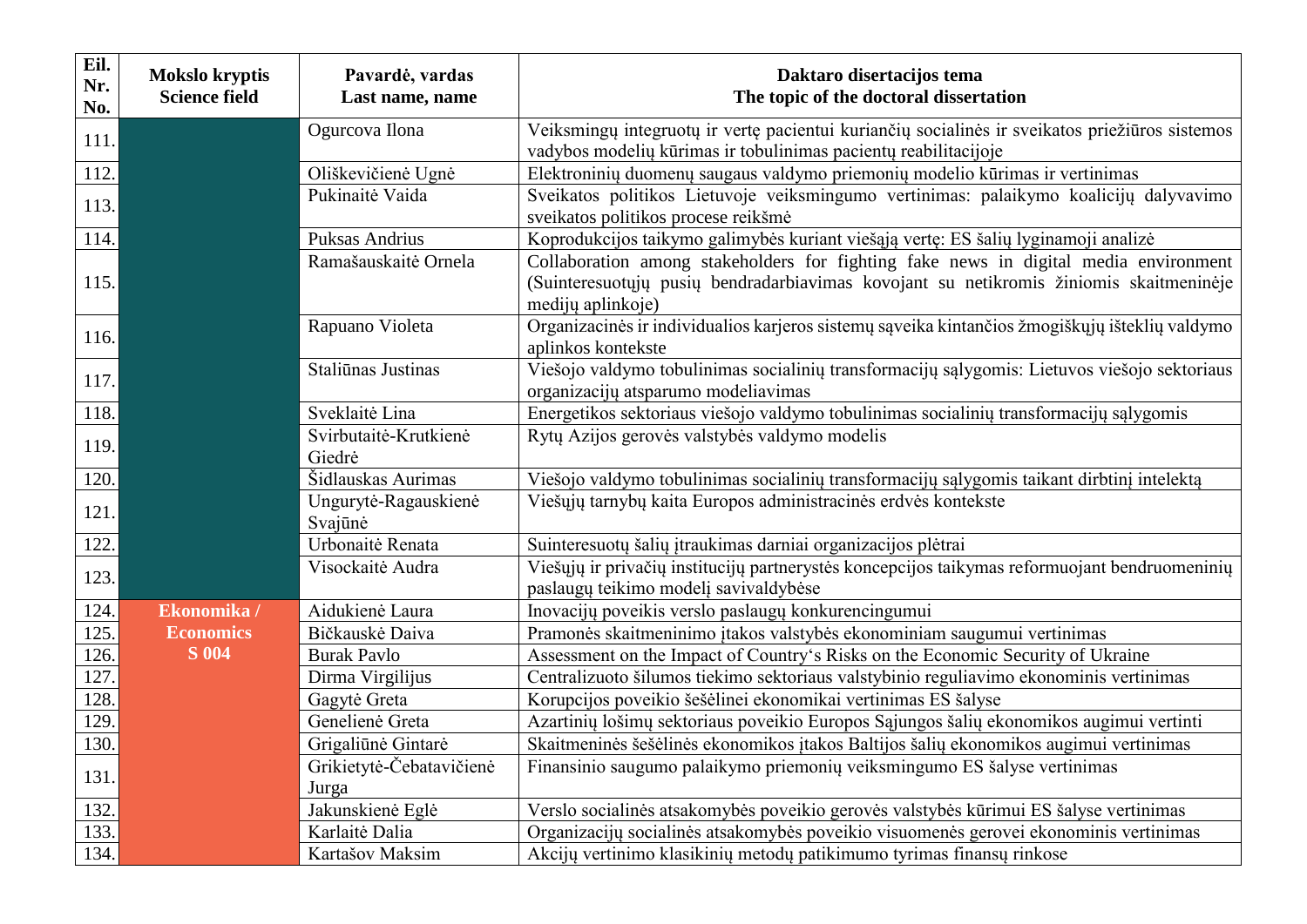| Eil.<br>Nr.<br>No. | <b>Mokslo kryptis</b><br><b>Science field</b> | Pavardė, vardas<br>Last name, name | Daktaro disertacijos tema<br>The topic of the doctoral dissertation                                                                                               |
|--------------------|-----------------------------------------------|------------------------------------|-------------------------------------------------------------------------------------------------------------------------------------------------------------------|
| 135.               |                                               | Kisielytė-Reches Ugnė              | ES šalių vartojimo poveikio ekonomikos augimui vertinimo modelis                                                                                                  |
| 136.               |                                               | Kislovska Anna                     | Verslo paslaugų centrų poveikio ES šalių ekonomikai vertinimas                                                                                                    |
| 137.               |                                               | Kolisovas Danielius                | Rizikos draudimo fondų plėtros poveikio ES finansų sistemos stabilumui vertinimas                                                                                 |
| 138.               |                                               | Kremer-Matyškevič Inna             | Energetikos sektoriaus įtakos Europos Sąjungos šalių ekonominiam saugumui vertinimas                                                                              |
| 139.               |                                               | Kromalcas Saulius                  | Ekonominio saugumo įtakos konkurencingumui vertinimas Europos Sąjungos šalyse                                                                                     |
| 140.               |                                               | Matyškevič Jurij                   | Impact of blockchain technology implementation on economic security (Bloku grandines<br>poveikis ekonominiam saugumui)                                            |
| 141.               |                                               | Petkevičiūtė-Stručko<br>Monika     | Naujojo "Šilko kelio" šalių transporto sistemos įtakos Europos Sąjungos užsienio prekybos<br>augimui ekonominis vertinimas                                        |
| 142.               |                                               | Rauličkis Darius                   | Kredito rizikos vertinimas taikant išankstinius ekonominius indikatorius                                                                                          |
| 143.               |                                               | Razumienė Jolita                   | Verslo modelio kūrimas žaliojo kurso ir skaitmeninimo transformacijos sąlygomis                                                                                   |
| 144.               |                                               | Skaržauskas Simonas                | Mokesčių naštos poveikio ES šalių finansiniam stabilumui vertinimas                                                                                               |
| 145.               |                                               | Sosidko Aleksejus                  | Ekonominių naujienų poveikis Europos finansų sektoriaus akcijų rinkų kainų svyravimams<br>ekonominio saugumo kontekste                                            |
| 146.               |                                               | Šivickienė Renata                  | Tiesioginių užsienio investicijų poveikio ES šalių viešiesiems finansams vertinimas                                                                               |
| 147.               |                                               | Vaitkus Robertas                   | Finansinio saugumo koncepcijos raiška finansų sektoriaus globalizacijos kontekste                                                                                 |
| 148.               | Psichologija /                                | Bagdonaitė Neringa                 | Priklausomų nuo alkoholio moterų tapatumo konstravimas                                                                                                            |
| 149.               | <b>Psychology</b><br><b>S</b> 006             | Bakaitytė Aistė                    | Intymaus partnerio smurtą patyrusių moterų asmeninio tapatumo ir potrauminio augimo<br>saveikos mechanizmai                                                       |
| 150.               |                                               | Balundė Audra                      | Tvaraus elgesio prielaidos: asmens ir demografinių charakteristikų sąveikos modeliai                                                                              |
| 151.               |                                               | Barkauskaitė Rūta                  | Tėvų, auginančių vaikus su autoimunine alopecija, patyrimas                                                                                                       |
| 152.               |                                               | Biliūnienė Eglė                    | Intervencinių subjektyvios gerovės stiprinimo programų efektyvumas                                                                                                |
| 153.               |                                               | Butkutė-Van de Voort<br>Lina       | Moterų aukšto konfliktiškumo skyrybų išgyvenimas                                                                                                                  |
| 154.               |                                               | Gabė Vaida                         | Aplinką tausojančio elgesio įpročių formavimas ir išplintantis poveikis ankstyvoje vaikystėje ir<br>paauglystėje                                                  |
| 155.               |                                               | Gabrijolavičiūtė Diana             | Savęs suvokimo pokyčių vaidmuo sveikime po galvos smegenų auglio operacijos                                                                                       |
| 156.               |                                               | Galdikienė Kamilė                  | Internetinės kognityvine ir elgesio terapija grįstos intervencijos, skirtos mažinti socialinį<br>nerimą, efektyvumas                                              |
| 157.               |                                               | Gramaglia Gustė                    | Ugniagesių gelbėtojų autonominės ir kontroliuojamos darbo motyvacijos kaita dviejų metų<br>laikotarpiu ir su ja susiję psichologiniai ir organizaciniai veiksniai |
| 158.               |                                               | Katulis Gintautas                  | Patirtinio ugdymo vaidmuo psichosocialinei klasės aplinkai ir paauglių psichologinei gerovei                                                                      |
| 159.               |                                               | Mačiulis Šarūnas                   | Subjektyvus bendradarbiavimo darbe išgyvenimas organizacijoje vykdomų pokyčių metu                                                                                |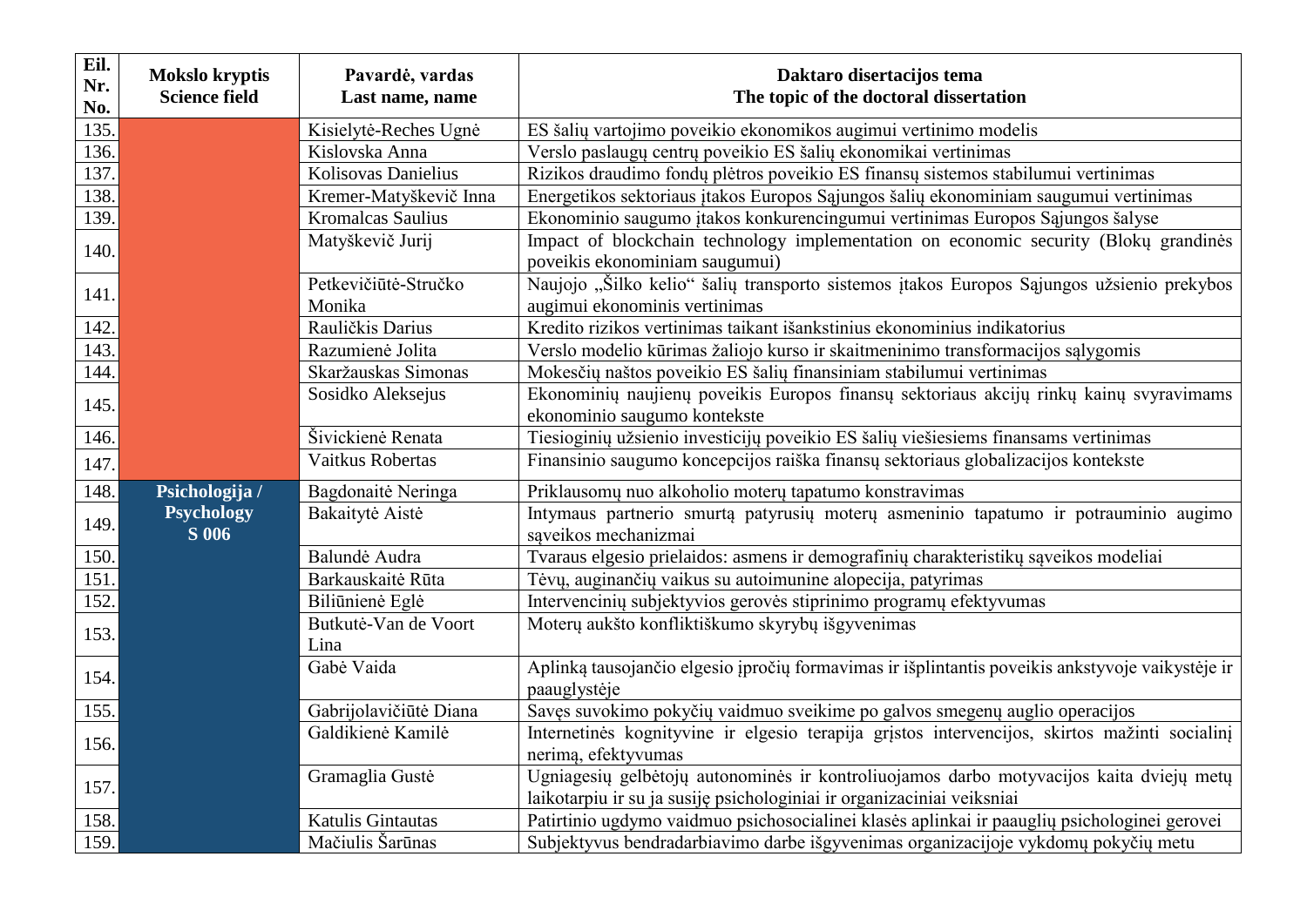| Eil.<br>Nr.<br>No. | <b>Mokslo kryptis</b><br><b>Science field</b> | Pavardė, vardas<br>Last name, name | Daktaro disertacijos tema<br>The topic of the doctoral dissertation                                                                                                                   |
|--------------------|-----------------------------------------------|------------------------------------|---------------------------------------------------------------------------------------------------------------------------------------------------------------------------------------|
| 160.               |                                               | Mikalauskienė Viktorija            | Skirtingų pataisos priežiūros sistemų poveikis nuteistųjų adaptacijai laisvės atėmimo vietoje                                                                                         |
| 161.               |                                               | Milašiūnaitė Vilma                 | Sėkminga adaptacija ankstyvoje paauglystėje: su draugystės nutrūkimu susiję veiksniai                                                                                                 |
| 162.               |                                               | Nikitina Tatjana                   | Mokymasis iš kliento terapiniame santykyje: psichoterapeutų išgyvenimų analizė                                                                                                        |
| 163.               |                                               | Rybakovaitė Justina                | Lietuvos kariuomenės karių subjektyvios gerovės ir psichologinio kapitalo sąsajos bei ugdymo<br>perspektyvos                                                                          |
| 164.               |                                               | Rimašiūtė-Knabikienė<br>Romualda   | Tvarios elgsenos, ryšio su gamta ir psichologinės gerovės sąsajos                                                                                                                     |
| 165.               |                                               | Segal Aleksandr                    | Smurtą patyrusių vaikų apklausų kokybę gerinančių faktorių analizė                                                                                                                    |
| 166.               |                                               | Sirevičiūtė Aušra                  | Moters tapatumo išgyvenimas tampant motina po genetiškai determinuoto nevaisingumo<br>laikotarpio                                                                                     |
| 167.               |                                               | Šakinytė Dainora                   | Paauglystės laikotarpiu vykstančių vaiko emocinių ir elgesio pokyčių svarba mamos patirtiems<br>psichologiniams sunkumams, priklausomai nuo mamos bendrai turimo prieraišumo stiliaus |
| 168.               |                                               | Škulis Dmitrijus                   | Sveikstančių priklausomų asmenų maldos išgyvenimas                                                                                                                                    |
| 169.               |                                               | Urbutienė Eglė                     | Onkologinės ligos atsinaujinimo baimės patyrimas iš artimojo perspektyvos                                                                                                             |
| 170.               |                                               | Vanagė Daiva                       | Tėvų, slaugančių vaikus ligoninėje, patyrimo analizė                                                                                                                                  |
| 171.               |                                               | Vasiliauskaitė Zuzana              | Intymaus partnerio smurtą patyrusių moterų potrauminis augimas: pagalbos siekimo ir<br>aplinkinių palaikymo reikšmė                                                                   |
| 172.               |                                               | Vijaikis Aivaras                   | Psichologinės gerovės sąsajos su aplinkosauginiu pilietiškumu ir ryšiu su gamta                                                                                                       |
| 173.               |                                               | Visakavičiūtė Eglė                 | Neprievartinio bendravimo įgūdžių ugdymo poveikis smurtinius nusikaltimus įvykdžiusių<br>asmenų pakartotinių nusikaltimų rizikai ir apsauginiams veiksniams                           |
| 174.               | Edukologija /                                 | Bertašienė Inga                    | Technologijomis grindžiamo kūrybiškumo ugdymas koleginėse studijose                                                                                                                   |
| 175.               | <b>Education Science</b><br><b>S</b> 007      | Čergelytė-Podgrušienė<br>Indrė     | Cukriniu diabetu sergančiųjų asmenų sveikatai palankių įpročių ugdymo (si) modelis                                                                                                    |
| 176.               |                                               | Grudulaitė Lina                    | Vietos bendruomenių sąmoningumo ugdymas ir parengimas pabėgėlių integracijai per<br>suaugusiųjų švietimo iniciatyvas                                                                  |
| 177.               |                                               | Juškienė Vaiva                     | Bežodė perspektyva ugdant kultūrinį raštingumą vaikystėje                                                                                                                             |
| 178.               |                                               | Kairelytė-Sauliūnienė Eglė         | Taikomosios elgesio analizės metodologijos taikymas užtikrinant autizmo spektro sutrikimą<br>turinčių vaikų inkliuzinį ugdymą pradinėje mokykloje                                     |
| 179.               |                                               | Kynė Genovaitė                     | Informacinio raštingumo ugdymas pagrindinėje mokykloje taikant interaktyviąsias<br>technologijas                                                                                      |
| 180.               |                                               | Kovalevskaja Alina                 | Pradinių klasių mokinių savarankiškumo ugdymas taikant IKT priemones matematikos<br>pamokose                                                                                          |
| 181.               |                                               | Liekis Kęstutis                    | Web 5.0 saityno edukacinės ir hibridinės debesijos technologijos švietime: komandomis gristo<br>mokymo(si) strategija                                                                 |